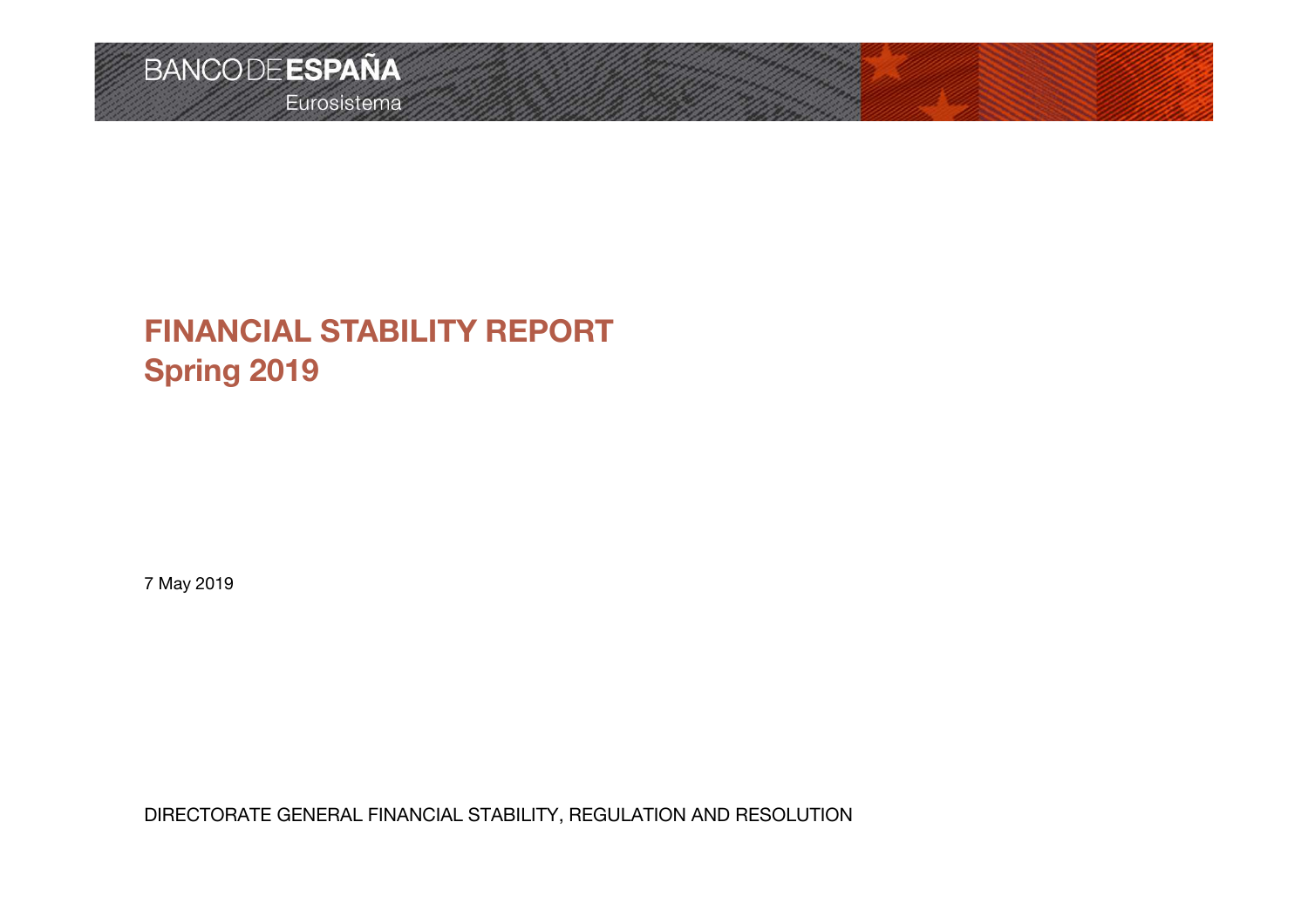#### **THE NEW FINANCIAL STABILITY REPORT**



#### $\blacktriangleright$ The new FSR still has four sections, but these have been reorganised:

- H. Main risks to the stability of the Spanish financial sector
	- 1. Risks in the macrofinancial environment
	- 2. Risks and resilience of the financial sector
	- 3. Macroprudential policy

## **The boxes included in this FSR are:**

- 1.1. Determinants of the behaviour of the consumer credit portfolio
- 1.2. Leveraged loans to corporates
- 1.3. International investment position of Spain
- 2.1. The reform of benchmark rates: from FONIA to  $\epsilon$ STR
- 2.2. Central clearing counterparties and their implications for financial stability
- 3.1. AMCESFI: the new macroprudential authority for the Spanish financial system
- 3.2. Calculating the credit-to-GDP gap and financial cycle duration in Spain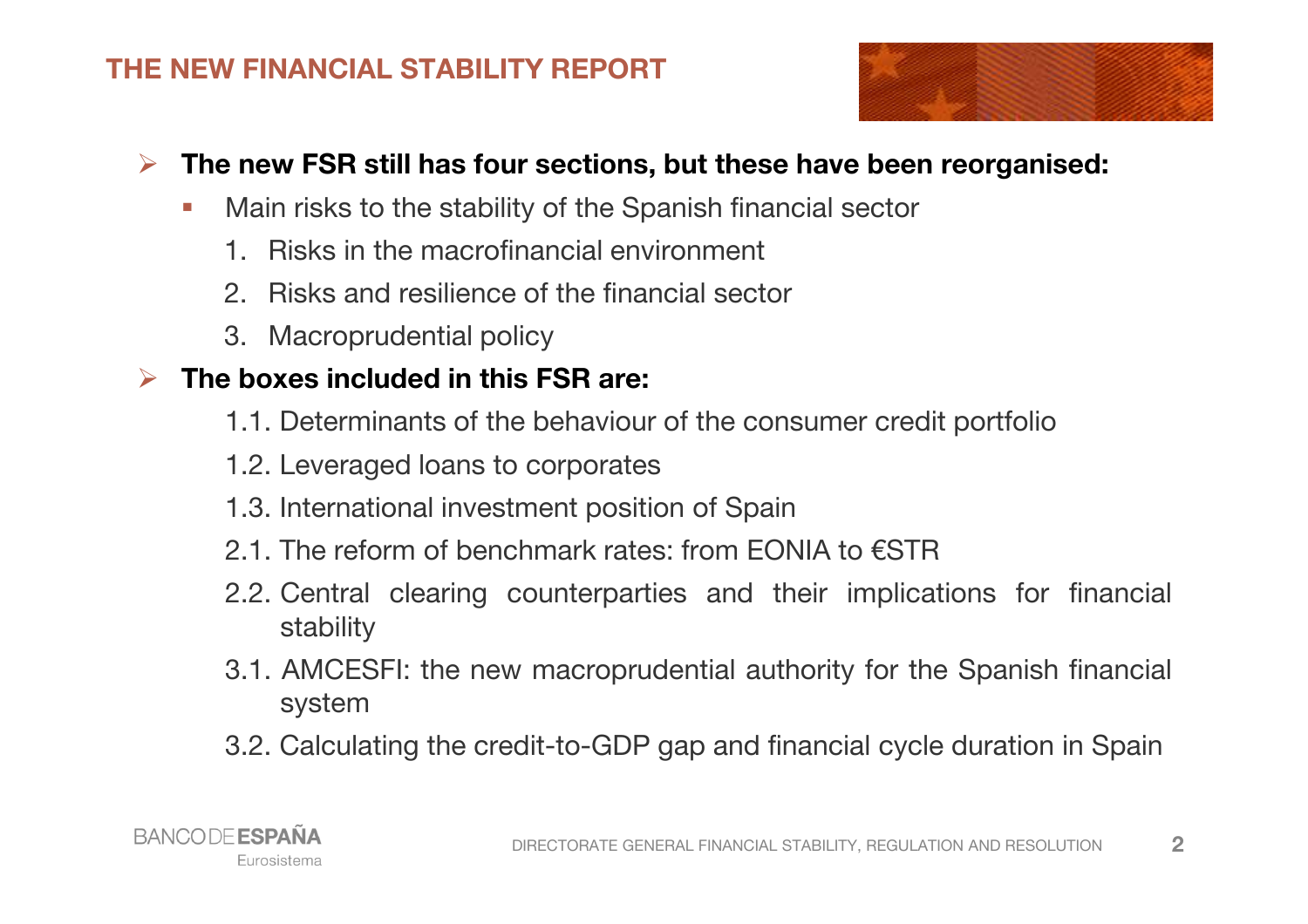#### **OVERVIEW**



**3**

- $\blacktriangleright$  **The risks identified in the previous FSR have continued increasing…**
	- П …and their nature has changed
- $\blacktriangleright$  **There is <sup>a</sup> new, legal-type risk:**
	- П Potential increase in legal demands against institutions
- $\blacktriangleright$  **The vulnerabilities of the Spanish economy (high public and external debt) are broadened, with <sup>a</sup> group of highly indebted households**
	- Consumer credit is slowing, though it is growing at <sup>a</sup> double-digit rateП
- $\blacktriangleright$  **Financial institutions have improved their results, but their solvency ratio (CET1) has worsened, with differences from bank to bank**
	- П Dividends distributed since <sup>2015</sup> account for 1.8% of RWAs
- $\blacktriangleright$ **Risk factors**

The global economic slowdown and, in particular, of Europe and China, combined with heightened

1geopolitical uncertainty, may mean a significant increase in risk premia which negatively impacts financial asset prices, both of corporate and government bonds and equities.

2In a setting of low margins, the profitability of Spanish banks will be subject to further pressure due to the consequences of the economic slowdown.

 Spanish deposit institutions are facing, with varying intensity, the legal risk of a potential increase in legal demands brought against them.

SOURCE: Banco de España.

3

a. The risks which appear in this table are calibrated using four colours: green denotes an absence of risk, yellow indicates low risk, orange, medium risk, and red, high risk. Consequently, at present the three risks are at a medium level. The time horizon for which these risks are defined is set by the FSR's frequency, i.e. half-yearly. The arrows indicate whether risk has recently increased, held stable or diminished.

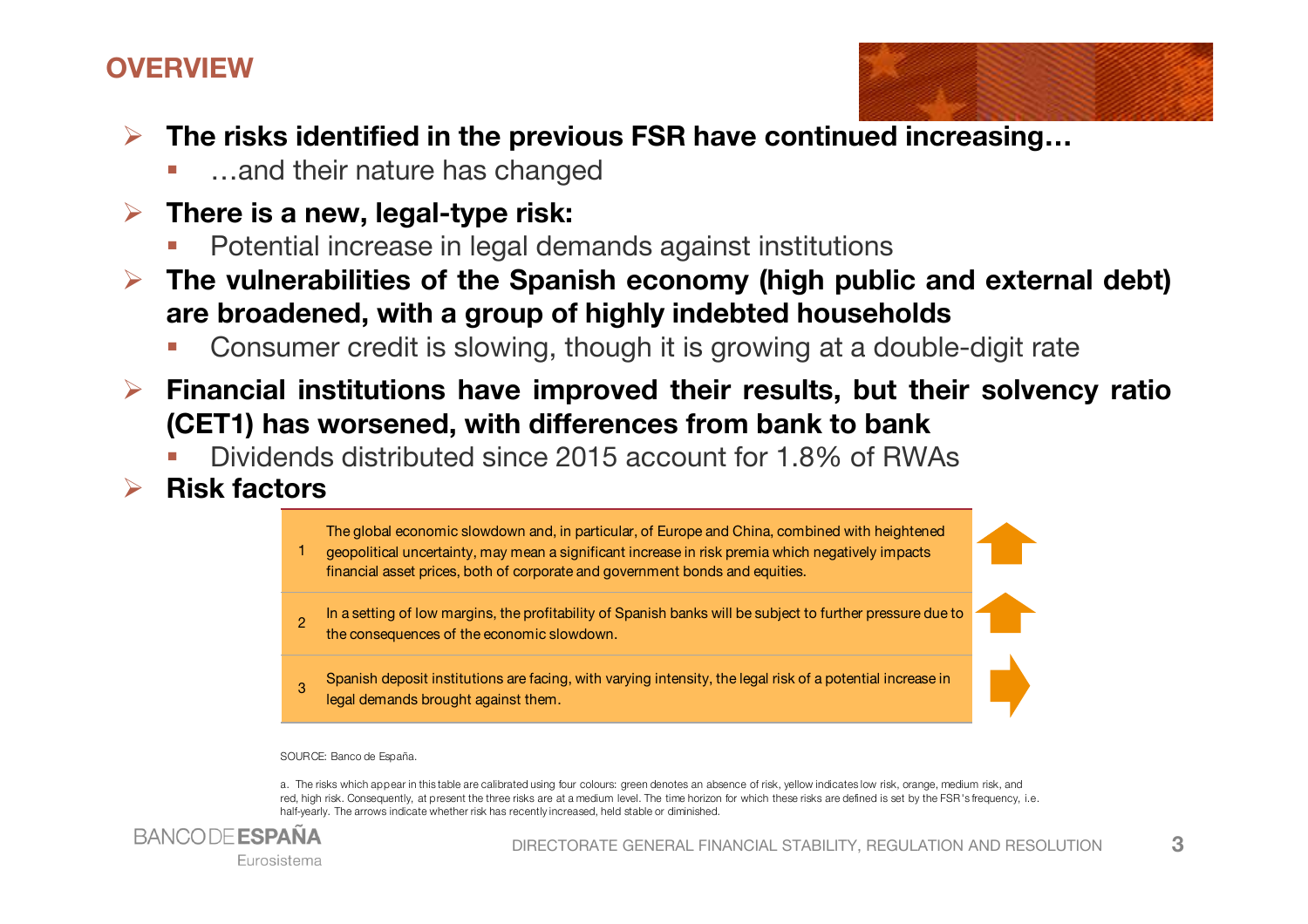#### **RISK 1: GLOBAL ECONOMIC SLOWDOWN AND ASSET VALUES**



**4**

#### $\blacktriangleright$ **Geopolitical risks remain in place:**

- L Global trade war and slowdown in China
- Brexit, Italian fiscal position and slowdown in Germany
- П Uncertainty over the future course of economic policies in Spain
- $\blacktriangleright$  **Indeed, they are already affecting global activity…**
	- … but not the financial markets. After <sup>a</sup> correction in late 2018, stockП markets have risen and risk premia have been compressed again



B STOCK MARKET INDICES

SOURCES: Consensus and Datastream.

A CONSENSUS FORECAST FOR 2019

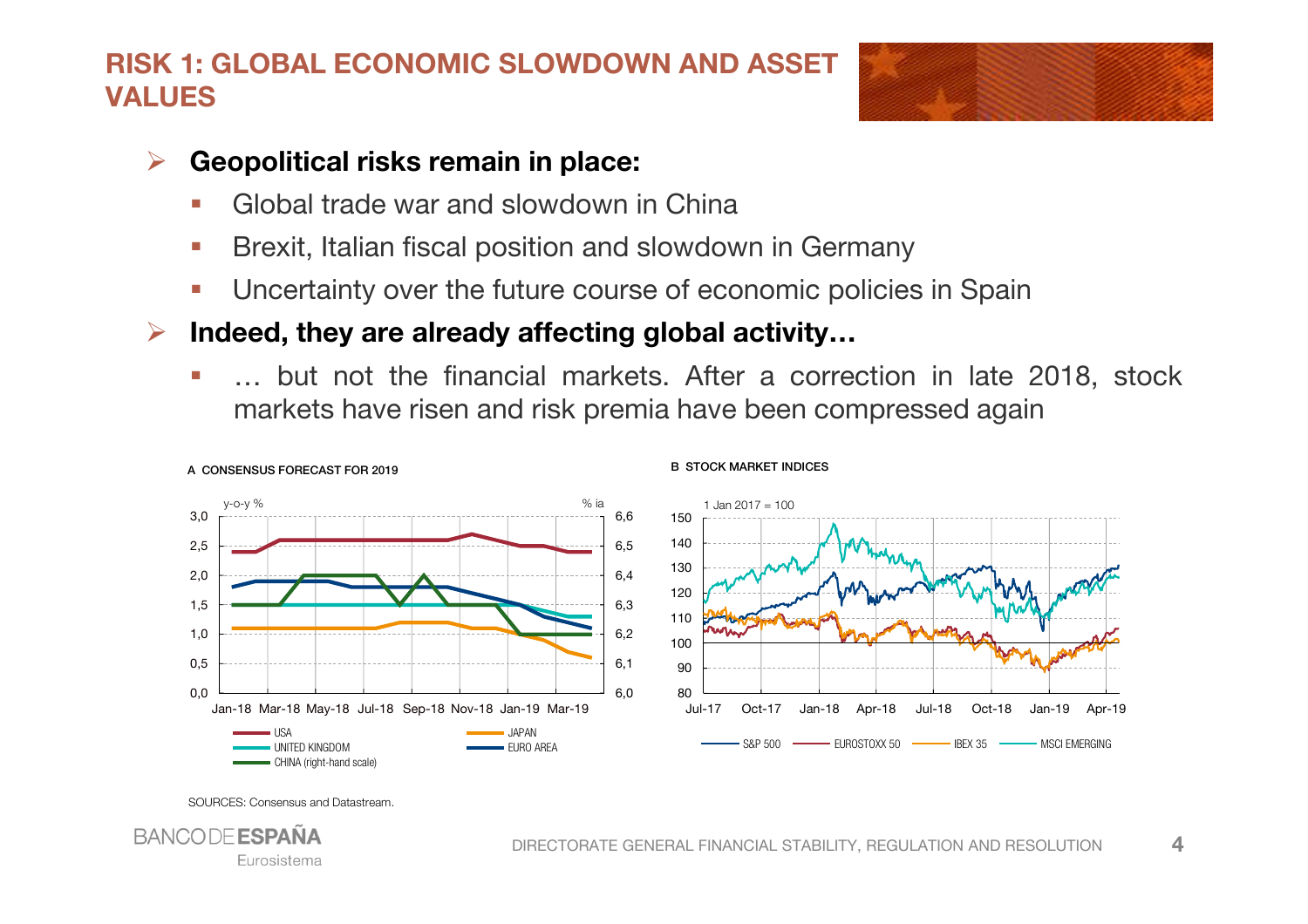## **RISK 2: GREATER PRESSURE ON THE PROFITABILITY OF DEPOSIT INSTITUTIONS**



- $\blacktriangleright$  **Deposit institutions' profits increased significantly in <sup>2018</sup> (25%) owing to the reduction in non-performing loans and extraordinary operations, but...**
	- $\mathcal{C}$ …business margins remained flat
- $\blacktriangleright$  **Looking ahead, the European economic slowdown will place greater pressure on institutions' margins**



SOURCE: EBA.

a. Data not published by the EBA.

b. EBA data include Iceland.

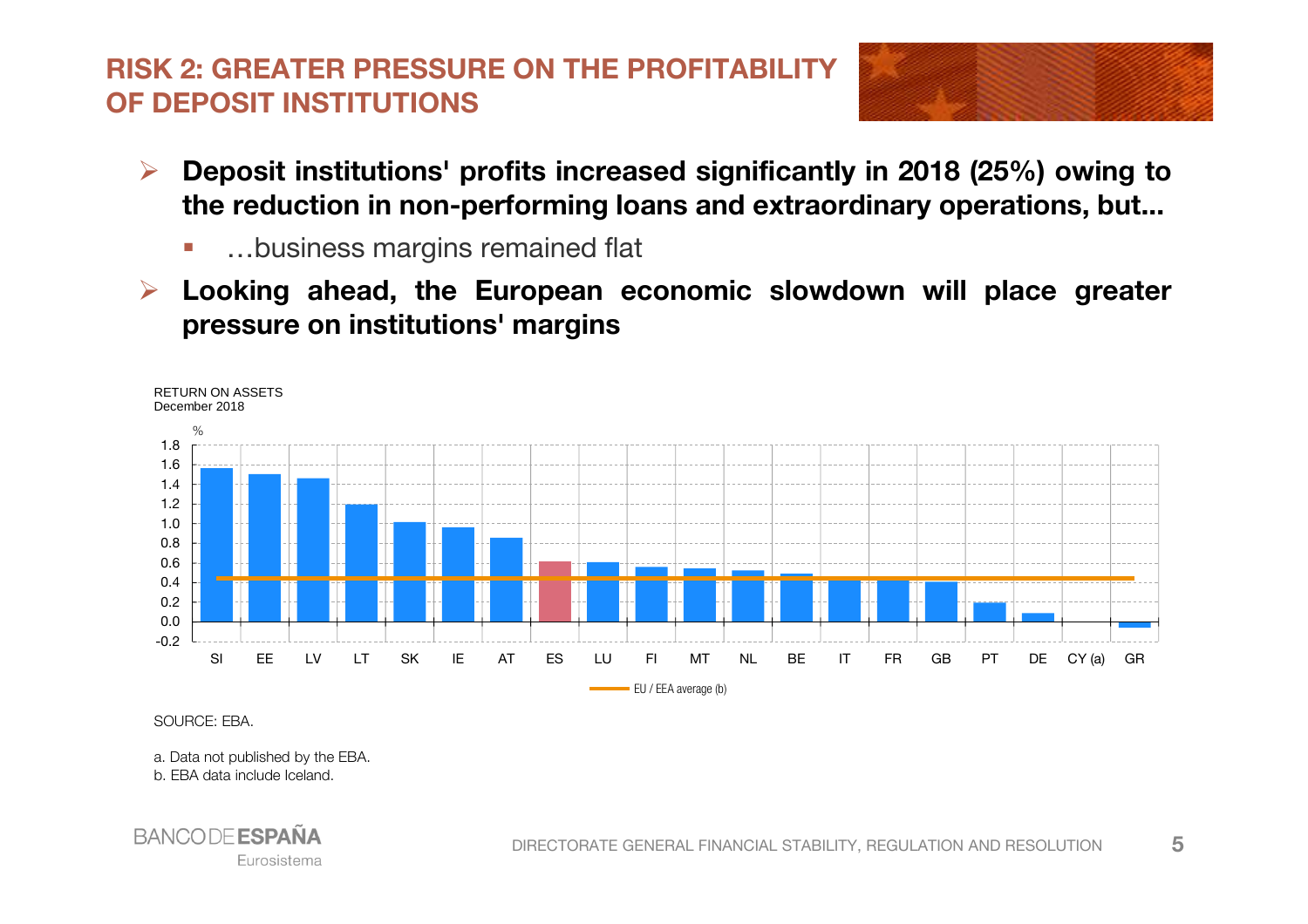## **RISK 3: IMPACT OF THE POTENTIAL INCREASE IN LEGAL DEMANDS**



- $\blacktriangleright$  **Litigiousness involving Spanish deposit institutions has increased notably in recent years, impacting their costs**
	- Floor clause payouts to January 2019 have amounted to €2.2 billion П
- $\triangleright$ **This is not an exclusively Spanish phenomenon**

Eurosistema

- $\blacktriangleright$ The CJEU is expected to respond in the second half of the year with a **preliminary ruling on the use of the IRPH benchmark index for mortgageloans**
	- Depending on that response, demands against banks may increas eH substantially, with <sup>a</sup> potentially significant impact, albeit an uneven onefrom bank to bank

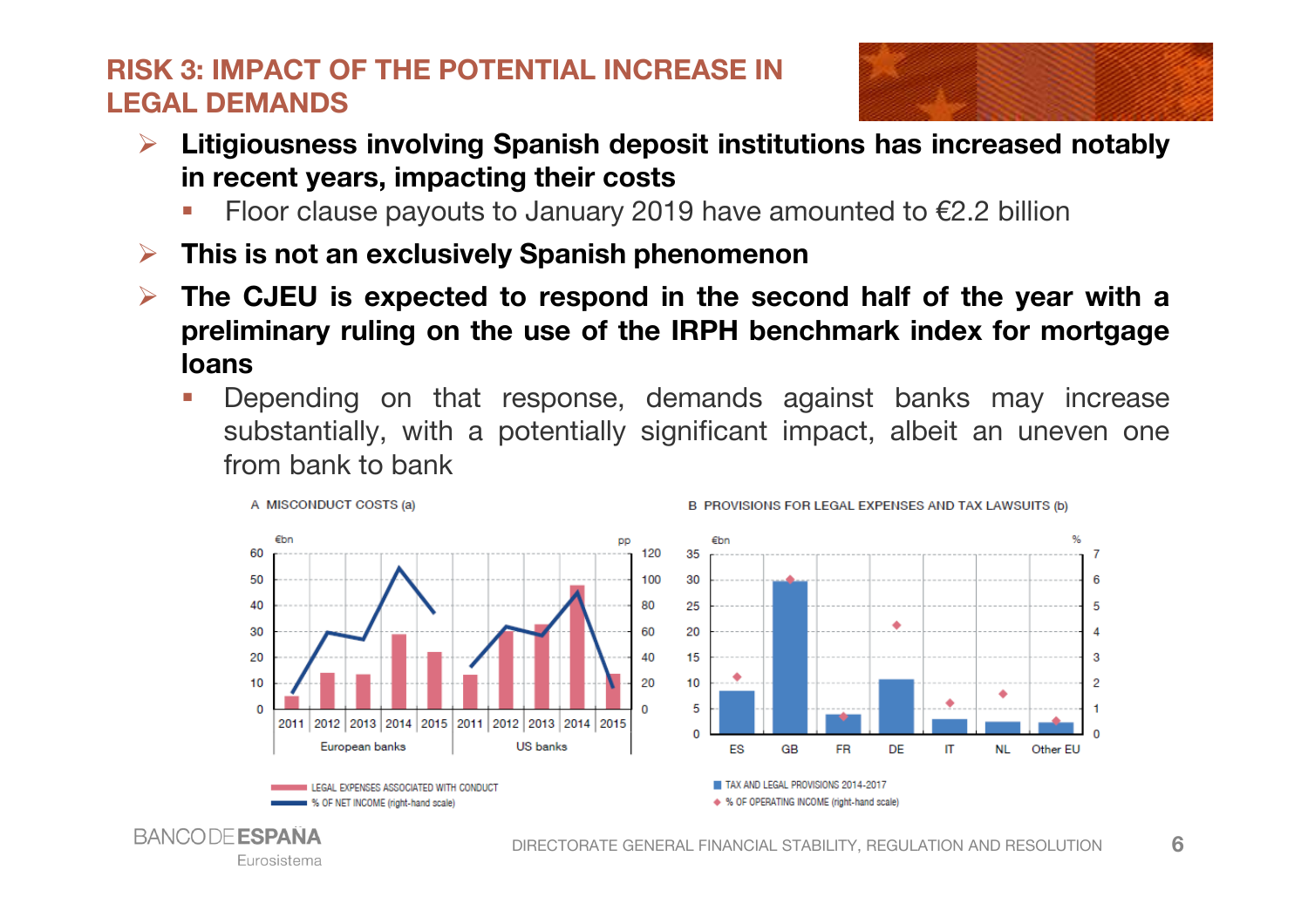#### **CHAPTER 1: RISKS IN THE MACROFINANCIAL ENVIRONMENT. SPAIN.**



**7**

- $\blacktriangleright$  **The Spanish economy is showing high resilience**
	- × **Based on domestic demand and, specifically, on private consumption**
- $\blacktriangleright$ Factors such as the fiscal impulse and the buoyancy of consumer credit **are key elements for explaining this phenomenon**



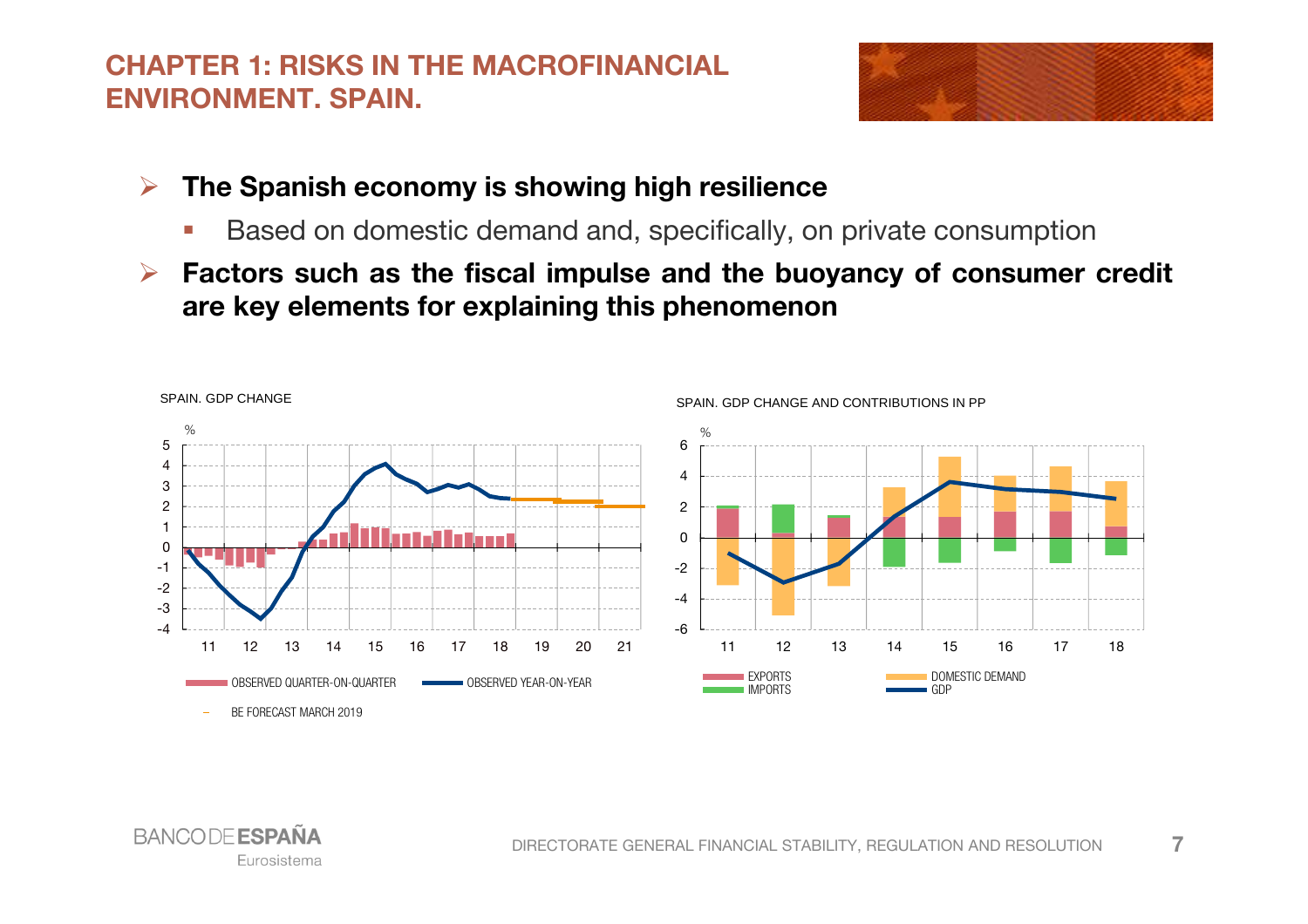#### **CHAPTER 1: RISKS IN THE MACROFINANCIAL ENVIRONMENT. REAL ESTATE MARKET**

<sup>5</sup> <sup>15</sup> <sup>25</sup> <sup>35</sup> <sup>45</sup> <sup>55</sup> <sup>65</sup> <sup>75</sup>

SINCE 2014

4 and the cerometer of the cerometer of the cerometer of the cerometer of the cerometer of the cerometer of the cerometer of the cerometer of the cerometer of the cerometer of the cerometer of the cerometer of the ceromete

**PRE-CRISIS (2004-2007)** 



**8**

- $\blacktriangleright$  **The Spanish real estate market continues to pick up**
	- b. Prices are close to their cyclical equilibrium level, but there are considerableregional differences
- $\blacktriangleright$ **Lower-income households show high vulnerability**







a. Loans with housing as collateral and an individual as the borrower are included. The principal of the loans is accumulated (per period) in the distributions in order to define each segment within the distribution. In this chart the following abbreviations are used: LTP (loan to price) and LSTI (loan service to income).



 $\Omega$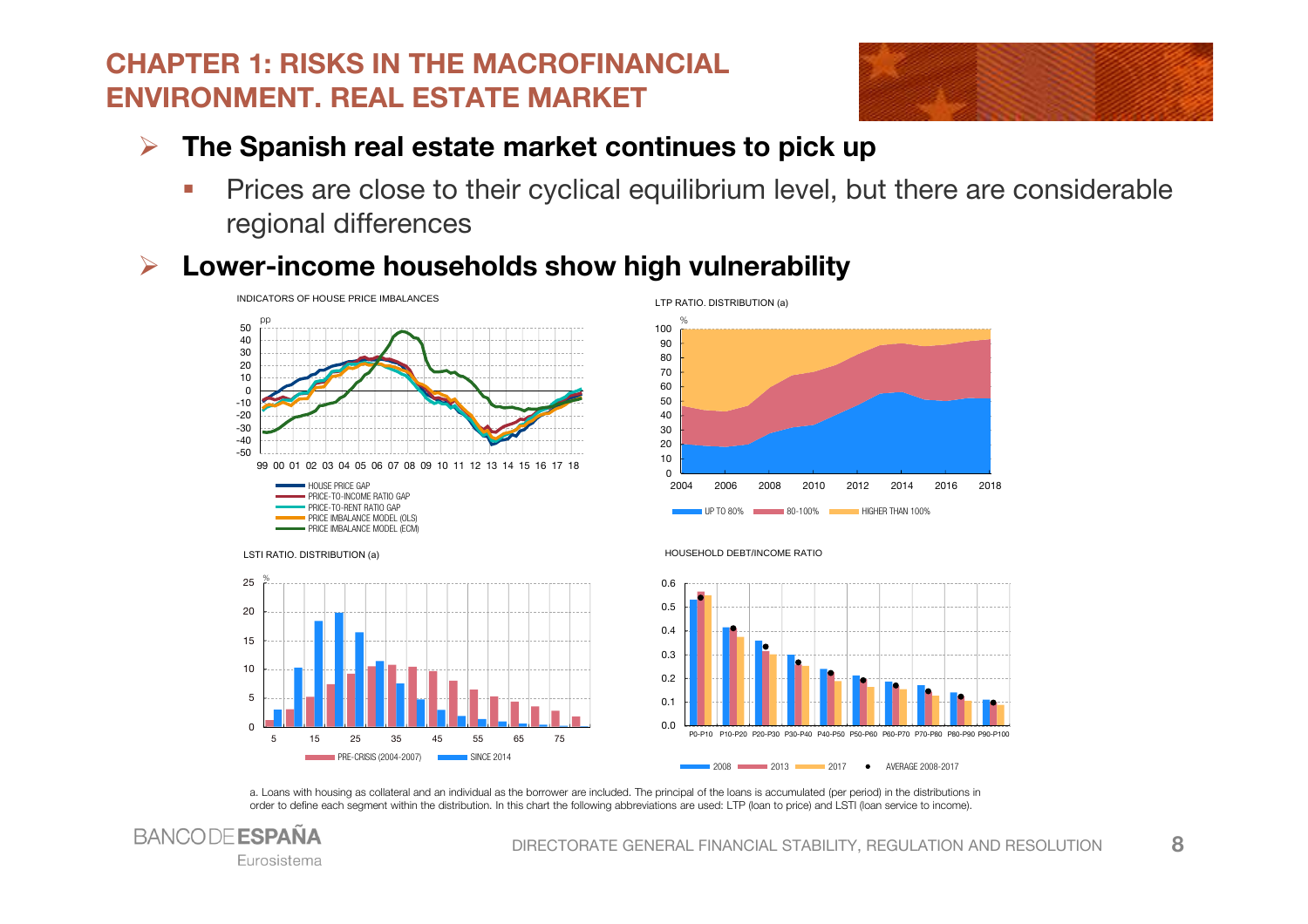## **CHAPTER 1: CONSUMER CREDIT (BOX 1.1)**



#### $\blacktriangleright$ **Consumer credit has posted double-digit growth in recent years**

- Ì. **It has recently slowed, but non-performing loans are growing significantly**
- $\blacktriangleright$  **Both demand- and supply-side factors explain this phenomenon**
	- Ŀ, Growth in this portfolio appears to be associated with the search for yield



**BANCODE ESPA** Eurosistema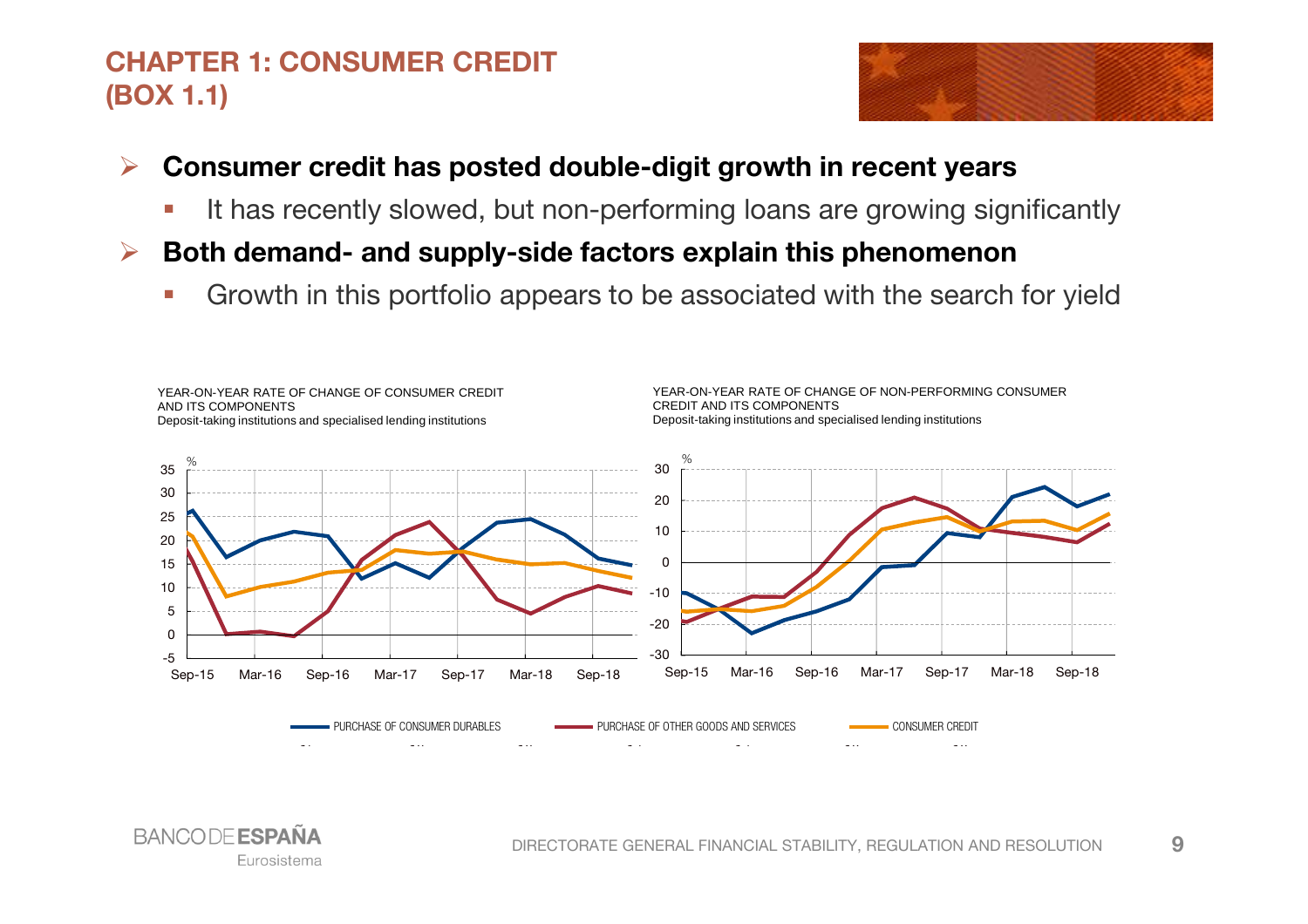#### **CHAPTER 1: STRUCTURAL VULNERABILITIES OF THE SPANISH ECONOMY(BOX 1.3)**

**BANCODE ESPAÑA** 

Eurosistema



- **The two structural vulnerabilities are public debt and the Spanish economy's negative net international investment position**
	- r. While it has declined in recent years, it remains very high
- $\blacktriangleright$  **Gross external debt is high, but its composition tempers vulnerability (longer maturities, public sector and central bank)**

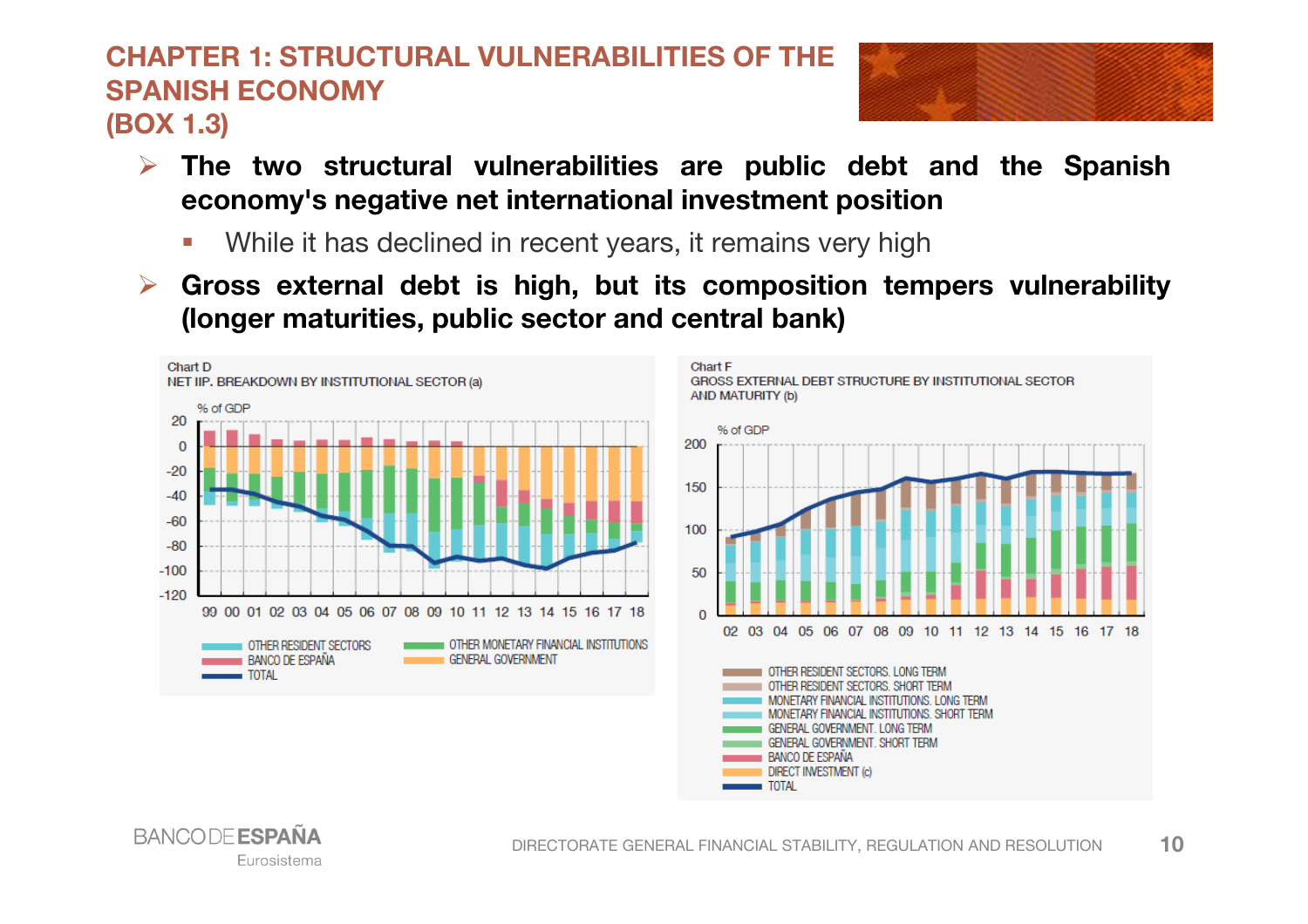#### **CHAPTER 2: BANK ASSET QUALITY**



- $\blacktriangleright$  **The non-performing loan ratio in the resident private sector continued on the decline observed in recent years**
	- L. It stood at 5.8% in December <sup>2018</sup> (2 pp down on 2017)
- $\blacktriangleright$  **The declining trend of foreclosed assets stepped up in <sup>2018</sup>**
	- h. They have fallen by more than €20 billion compared with December 2017, <sup>a</sup>year-on-year decline of over 30%



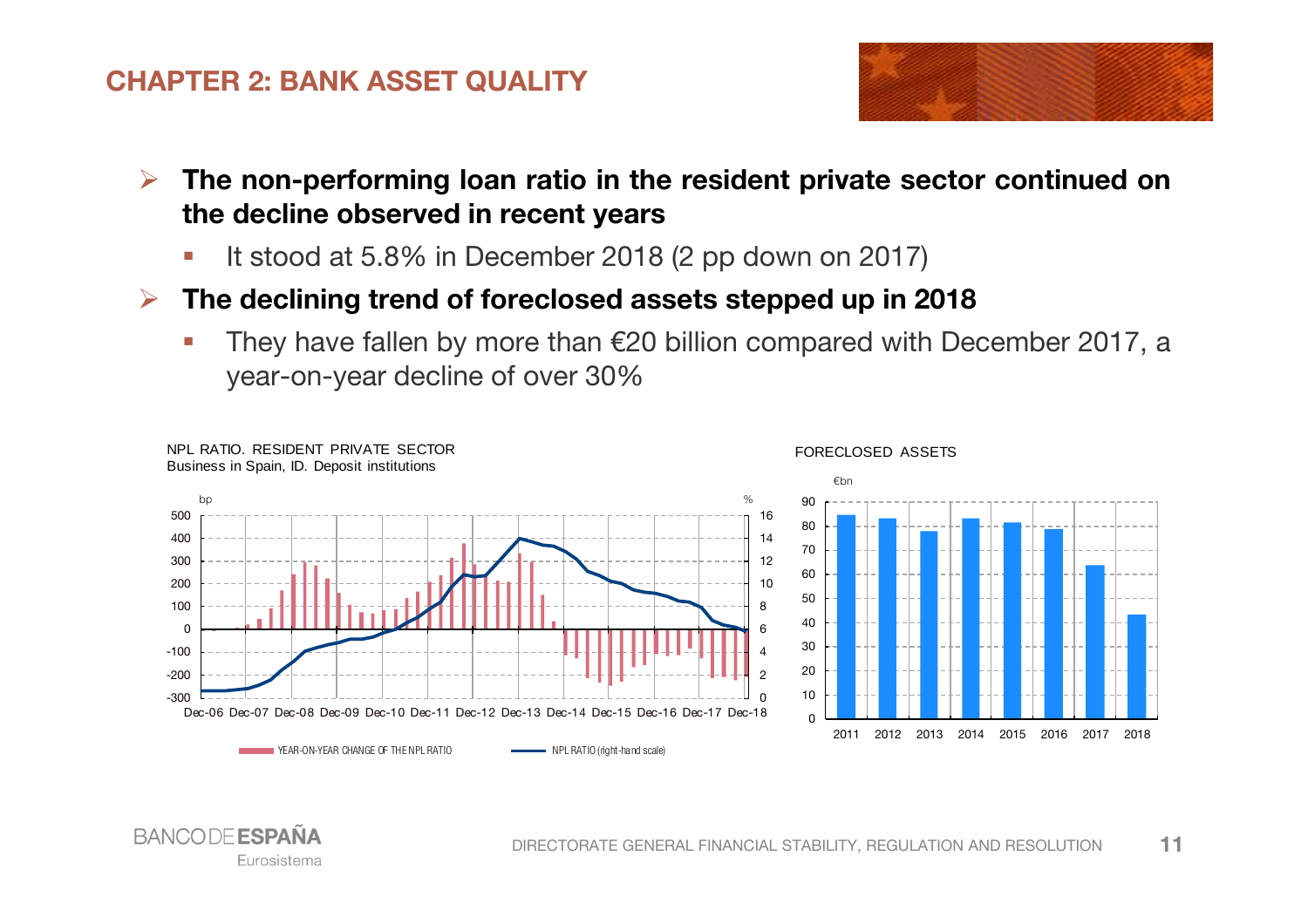#### **CHAPTER 2: EXPOSURE ABROAD / BREXIT**



- $\blacktriangleright$ Particularly salient in the 2014-2018 period was the growth of loans in Europe (without the United Kingdom), and the reduction in loans in Latin **America**
- $\blacktriangleright$  **As at September 2018, foreign banks' exposure in the United Kingdomremained similar to that of domestic banks**
	- n Among the foreign banks, US (8.5%) and Spanish (8.1%) institutions wereprominent
	- $\mathcal{L}$  The internationalisation model of Spanish banks (subsidiaries with financial autonomy) means that the most significant risk of Brexit for them is that linked to UK macroeconomic developments



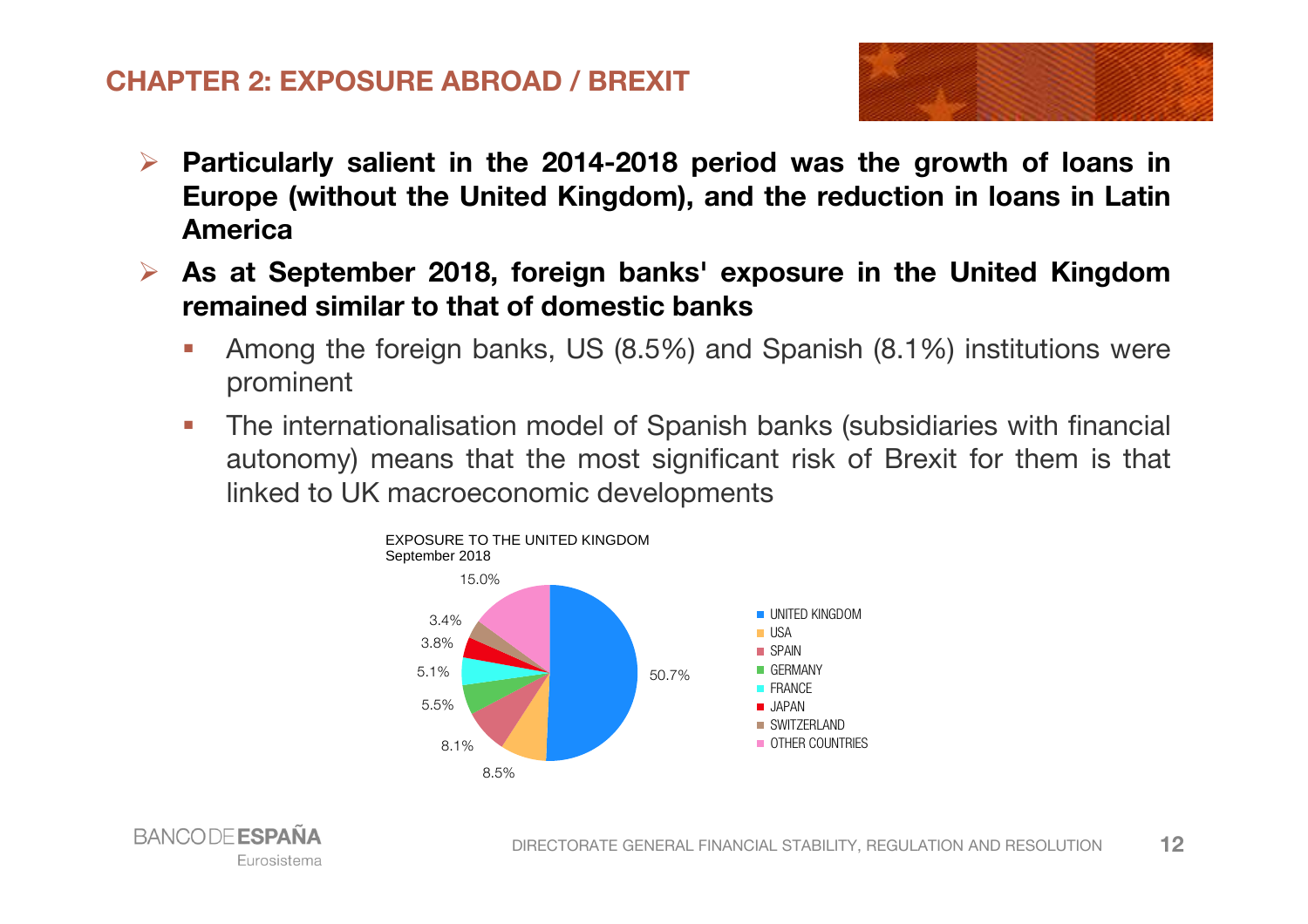#### **CHAPTER 2: LIQUIDITY AND FINANCING**



- $\blacktriangleright$ Spanish deposit institutions' LCR ratio has been on a rising course since **its enforcement**
	- n **This increase has been mainly due to the build-up in liquid assets**
- $\blacktriangleright$  **Spanish institutions' aggregate issuing activity declined in <sup>2018</sup> relative to the previous year**
	- $\mathcal{L}$ However, in the coming years they will have to issue MREL



MAIN ISSUES OF SPANISH INSTITUTIONS IN MEDIUM- AND LONG-TERM WHOLESALE MARKETS

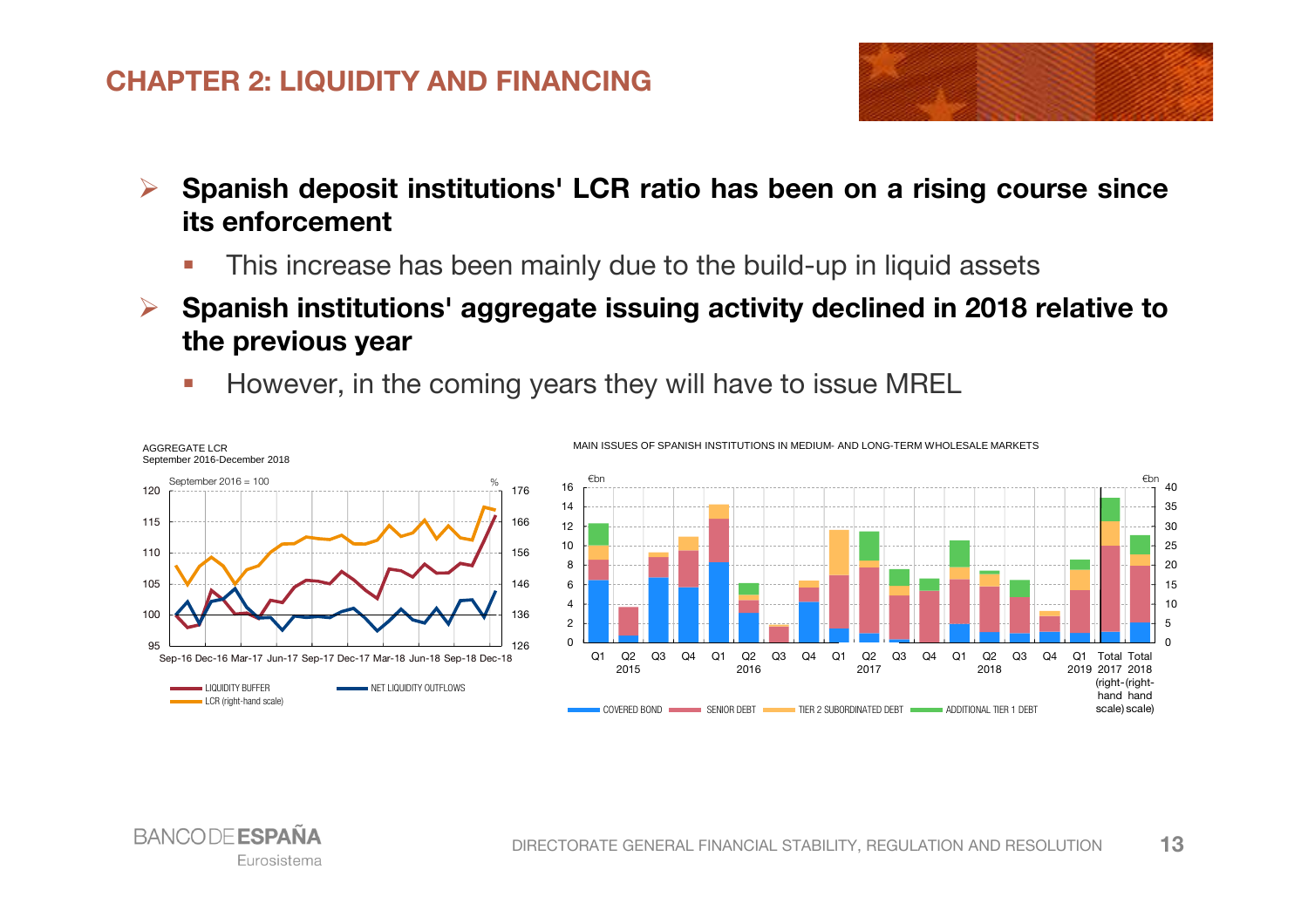#### **CHAPTER 2: MREL INSTRUMENTS**



- $\blacktriangleright$ There is an inverse relationship between the order of seniority of the various **debt instruments and the cost of this financing**
- $\blacktriangleright$ The higher the CET1 ratio institutions have, the lower the issuing cost...
	- …and this effect is accentuated the more similar the debt instrument is to anequity instrument



b. For each type of instrument, the chart shows the coefficient relating to the CET1 ratio in a multivariate regression with the issuance cost as a dependent variable, and other characteristics of the issue (maturity, volume), of the issuer (total assets, solvency, nationality), and market conditions (index of the European banking sector, interest rate on government debt of the country of residence of the issuer with the maturity closest to that of the issue) as explanatory variables. For example, the coefficient of -0.3 for Tier 1 indicates that a 1 pp increase in the CET1 ratio of an issuing bank is associated, all things being equal, with a -0.3 pp reduction in the issuance costs of this instrument. The estimation is made on issues by banks from Germany, Spain, France, Italy and the United Kingdom for the 2016-2018 period.

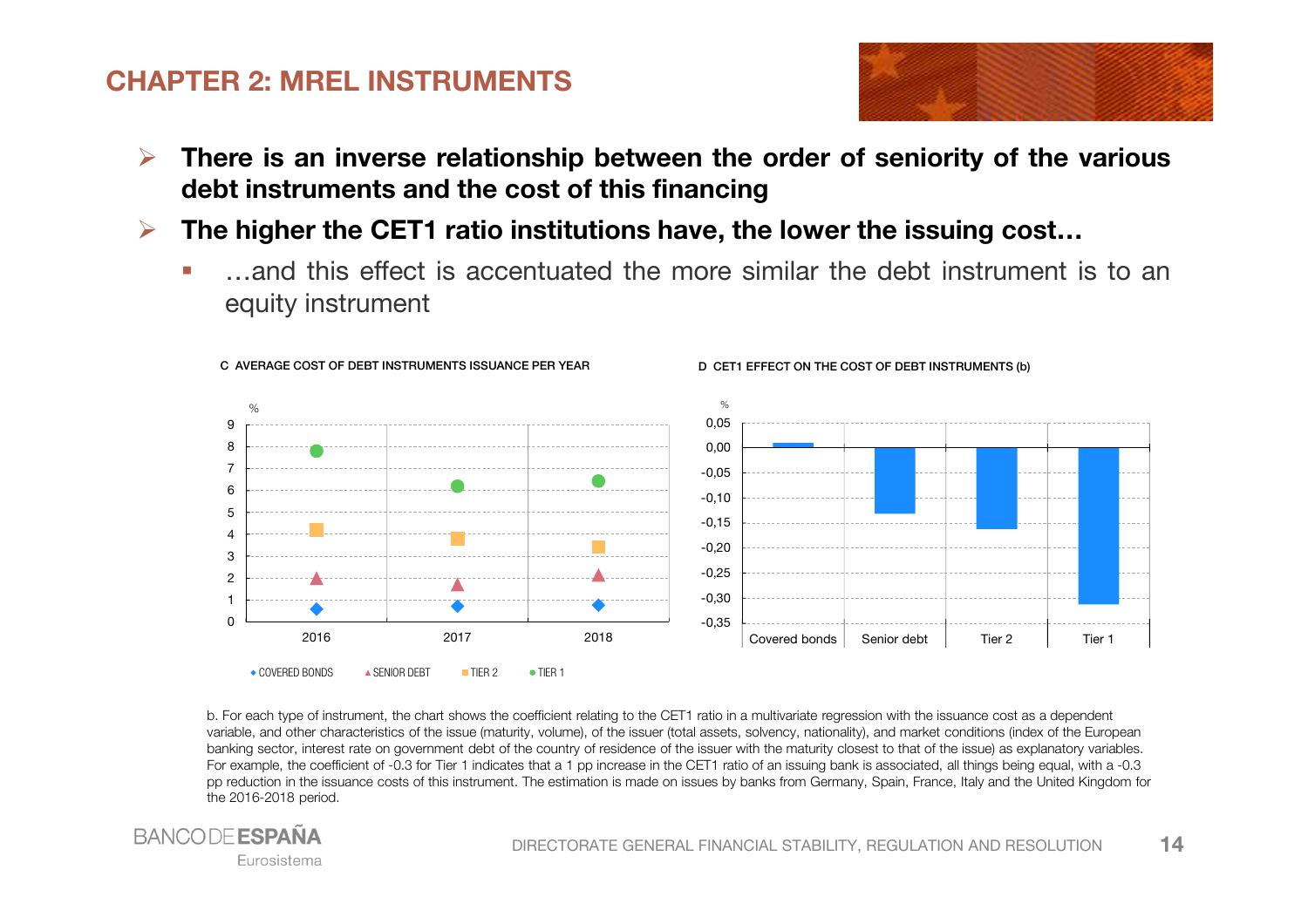#### **CHAPTER 2: PROFITABILITY**



- $\blacktriangleright$ In 2018 the consolidated result for the Spanish banking sector was  $£19.44$ **billion, 25% up on 2017….**
	- n …which translates into <sup>a</sup> <sup>11</sup> bp increase in ROA (from 0.44% to 0.55%) and<sup>a</sup> 1.2 pp increase in ROE, from 6% in <sup>2017</sup> to 7.2% in <sup>2018</sup>
	- L. In any event, the ROE is still lower than the COE, though it is drawing closer
- $\blacktriangleright$  **The main determinant of the improved Spanish banking sector result in <sup>2018</sup> was the reduction in impairment losses (-16.3%),…**
	- n …while business margins remained flat



FINANCIAL ASSET IMPAIRMENT LOSSES AS A % of ATA

a. The red (green) colour of the bars indicates a negative (positive) contribution of the corresponding item to the change in consolidated profit in December 2018 with respect to December 2017.



Eurosistema

SOURCE: Banco de España.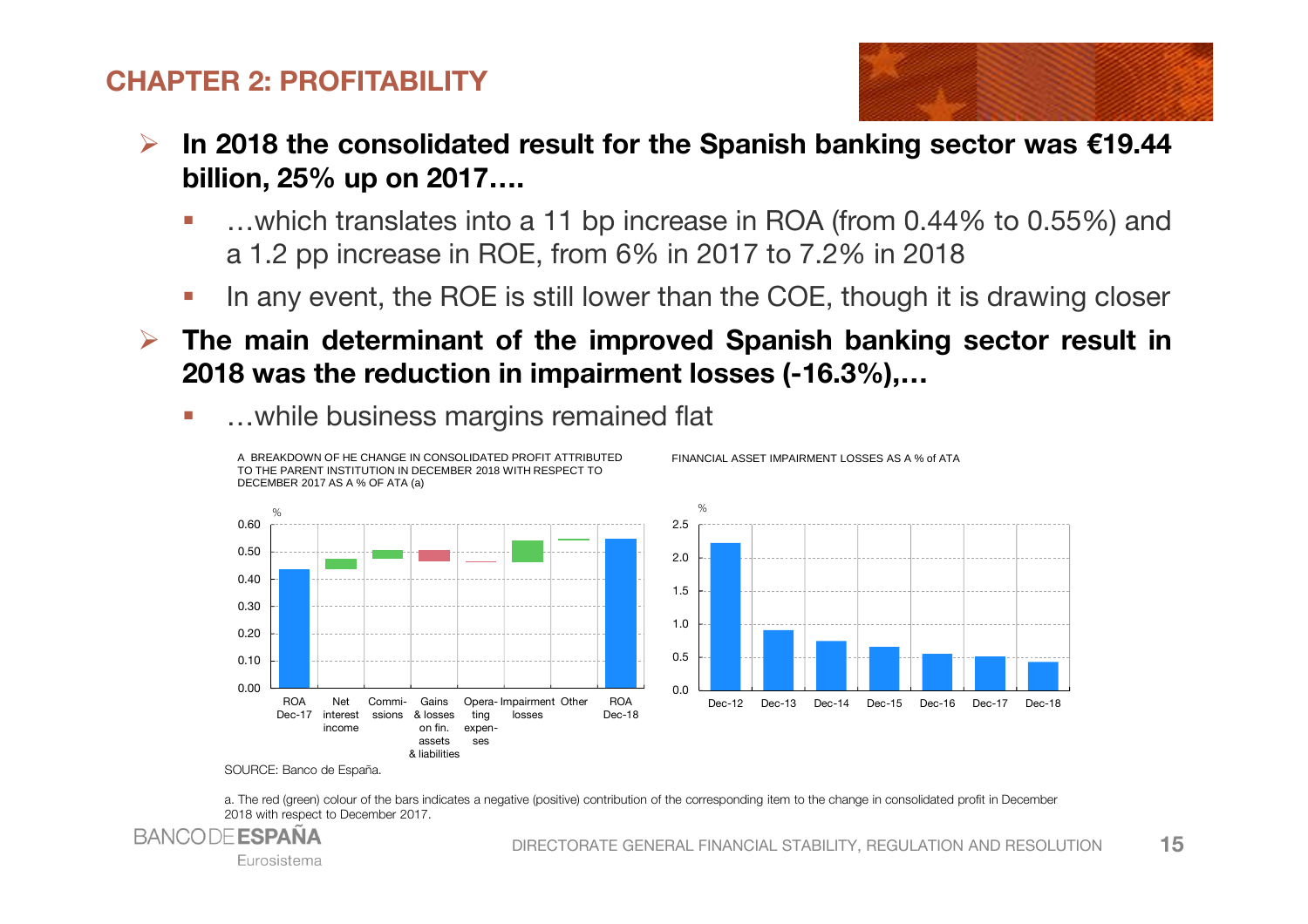#### **CHAPTER 2: SOLVENCY**



- $\blacktriangleright$  **The CET1 (highest-quality capital) ratio stood at 12.2% in December 2018…**
	- …43 bp down year-on-year ÷,
- $\blacktriangleright$ Conversely, the Tier 1 and total capital ratios increased over the past year to 13.5% and 15.4%, respectively, and the CET1 FL held stable (11.8%)

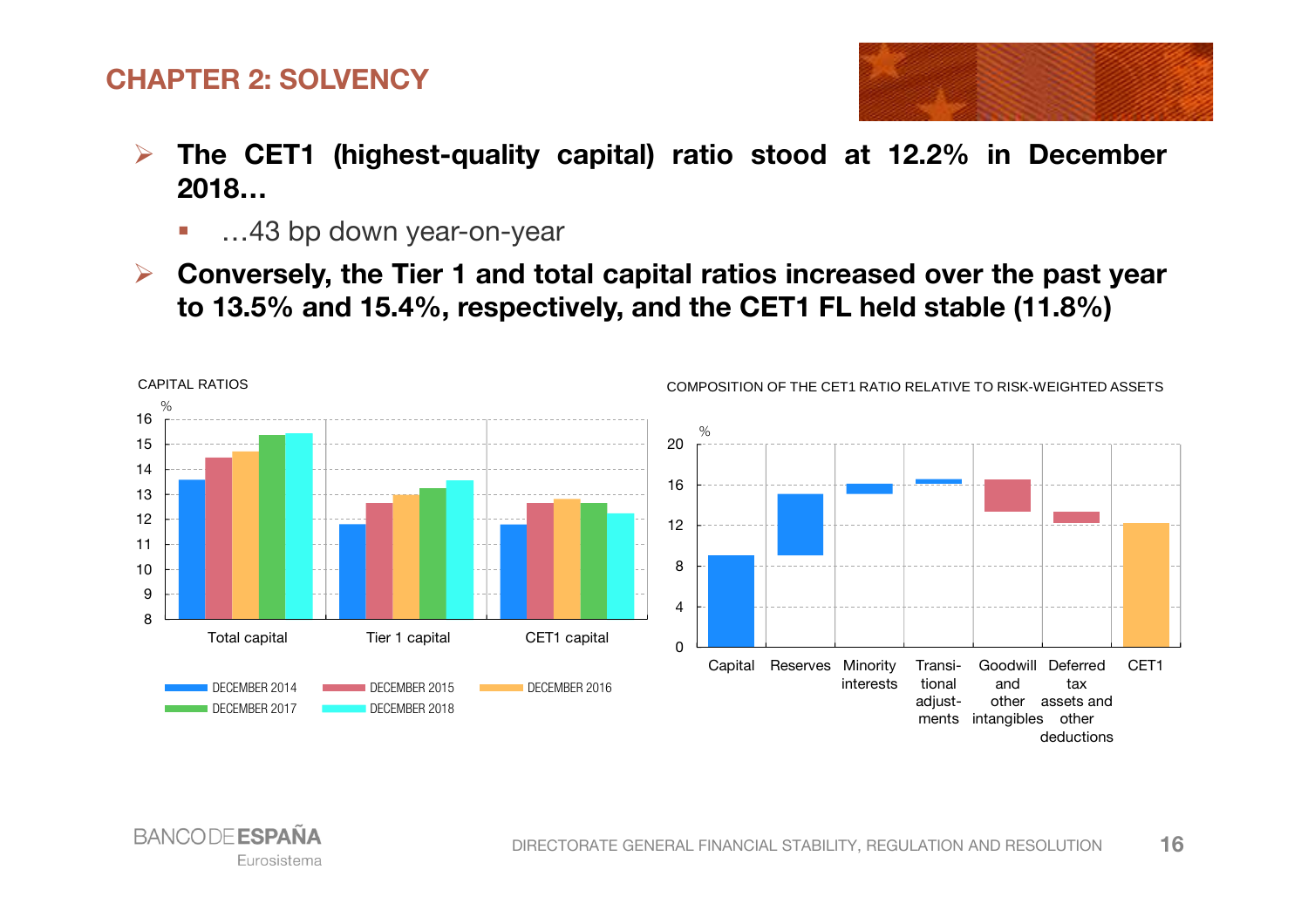#### **CHAPTER 2: SOLVENCY DISTRIBUTION BYINSTITUTION**



- $\blacktriangleright$ The reduction in the CET1 ratio seen at the aggregate level was due to the **behaviour of the largest banks, since smaller institutions shored up their solvency**
- $\blacktriangleright$  **There are many and varied cases:**
	- Ė Many institutions have increased CET1 and reduced RWAs (4th quadrant) or have increased CET1 more than they have RWAs (above diagonal line)
	- $\mathcal{C}$  But others have increased CET1 less than they have RWAs (below diagonal line) or have increased RWAs and reduced CET1 (second quadrant)

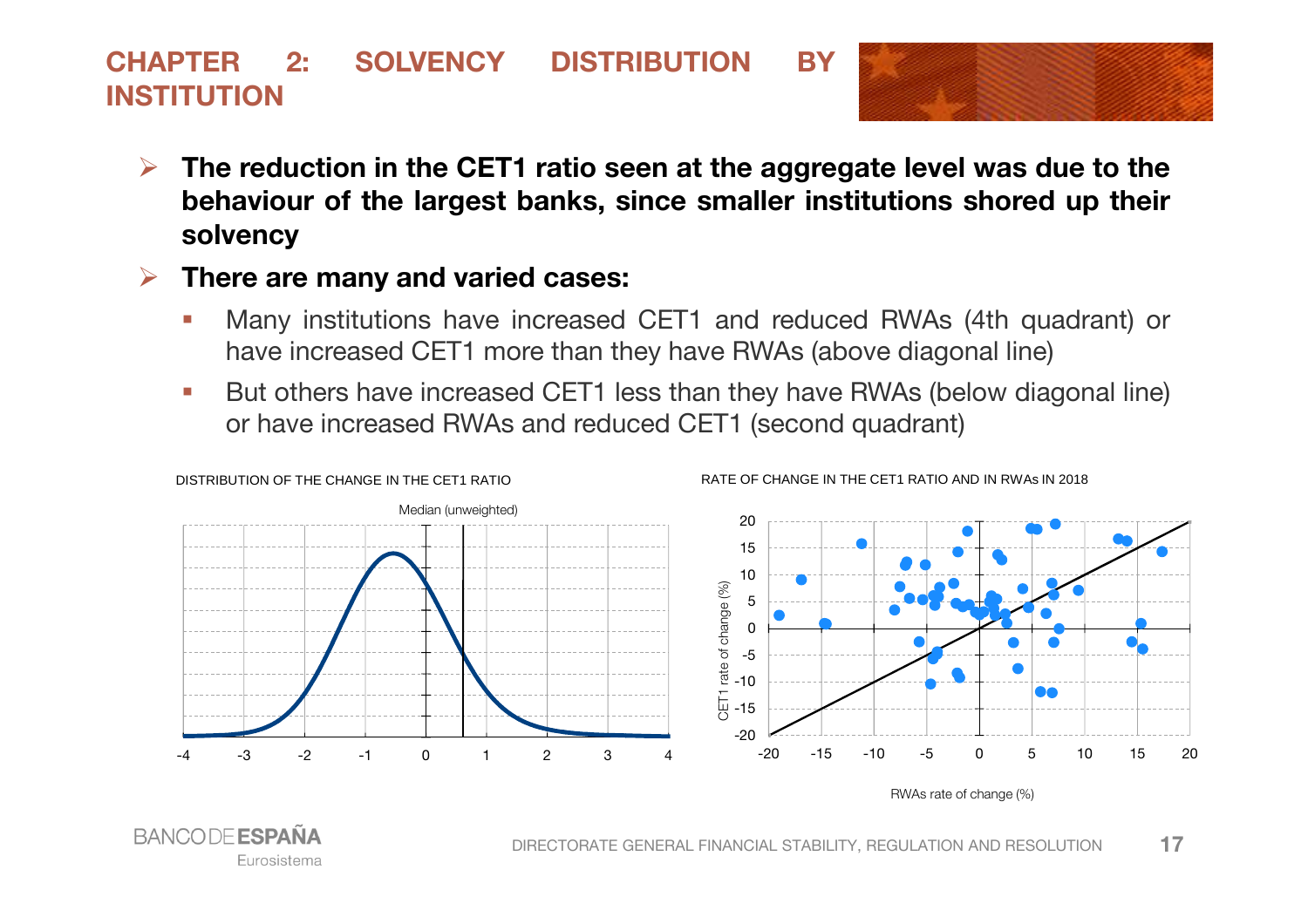## **CHAPTER 2: SOLVENCY FROM THE INTERNATIONAL PERSPECTIVE**



- $\blacktriangleright$ Spain continued to rank last in Europe in terms of average solvency with **the CET1 ratio**
- **Dividends distributed in the 2015-2018 period accounted for 1.8% of**  $\blacktriangleright$ **RWAs in <sup>2018</sup>**
	- Ŀ, In 2018, dividends amounted to 0.6% of RWAs (pay-out ratio around 50%)



SOURCE: EBA.

a. EBA data include Iceland.

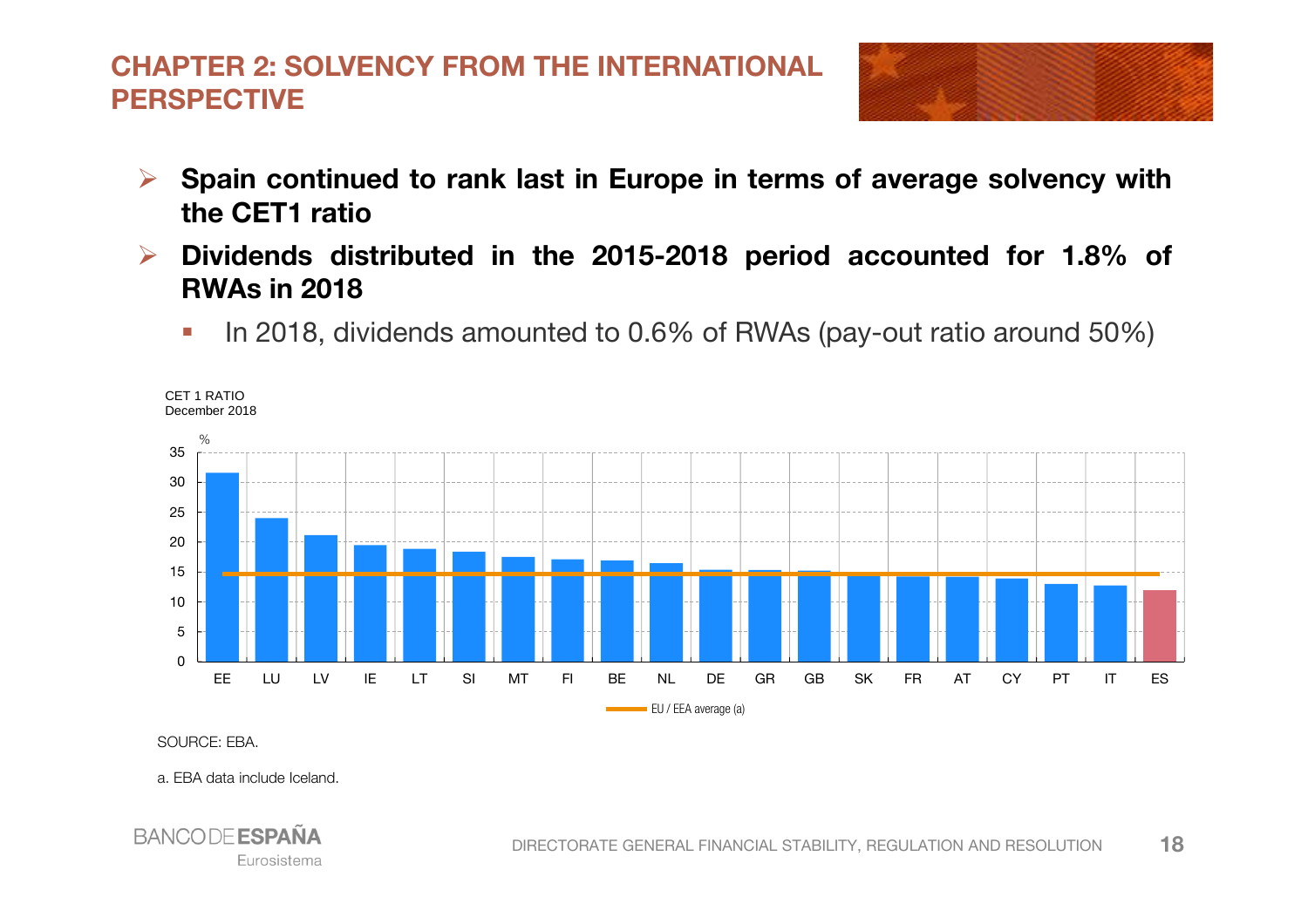## **CHAPTER 2: ANALYSIS OF SENSITIVITY OF SOLVENCY TO CERTAIN MACRO RISKS**



- $\blacktriangleright$  **Shocks reflecting certain macro risks are applied to the baseline scenario of the FLESB and EBA exercises for the 2018-2020 horizon**
- $\blacktriangleright$ In the biggest-impact scenario, the CET1 ratio would decline by 2.3 pp in **2020, with <sup>a</sup> greater impact on the other significant institutions**



#### RESULTS OF FLESB SENSITIVITY ANALYSIS (a)

a. The results are presented in terms of the difference in the CET1 capital ratio (FL) at the end of the analysis horizon in each of the adverse scenarios compared with the level attained under the baseline scenario (coinciding with that designed for the stress test coordinated at the European level by the EBA). Solely the scenarios associated with the 1st percentile of the distribution of these four sets of shocks are included. The results are shown both for the total and for each type of institution: International SI (significant institutions under the SSM supervision with significant international activity), Other SI (other significant institutions under SSM supervision) and LSI (less significant institutions under direct national supervision).

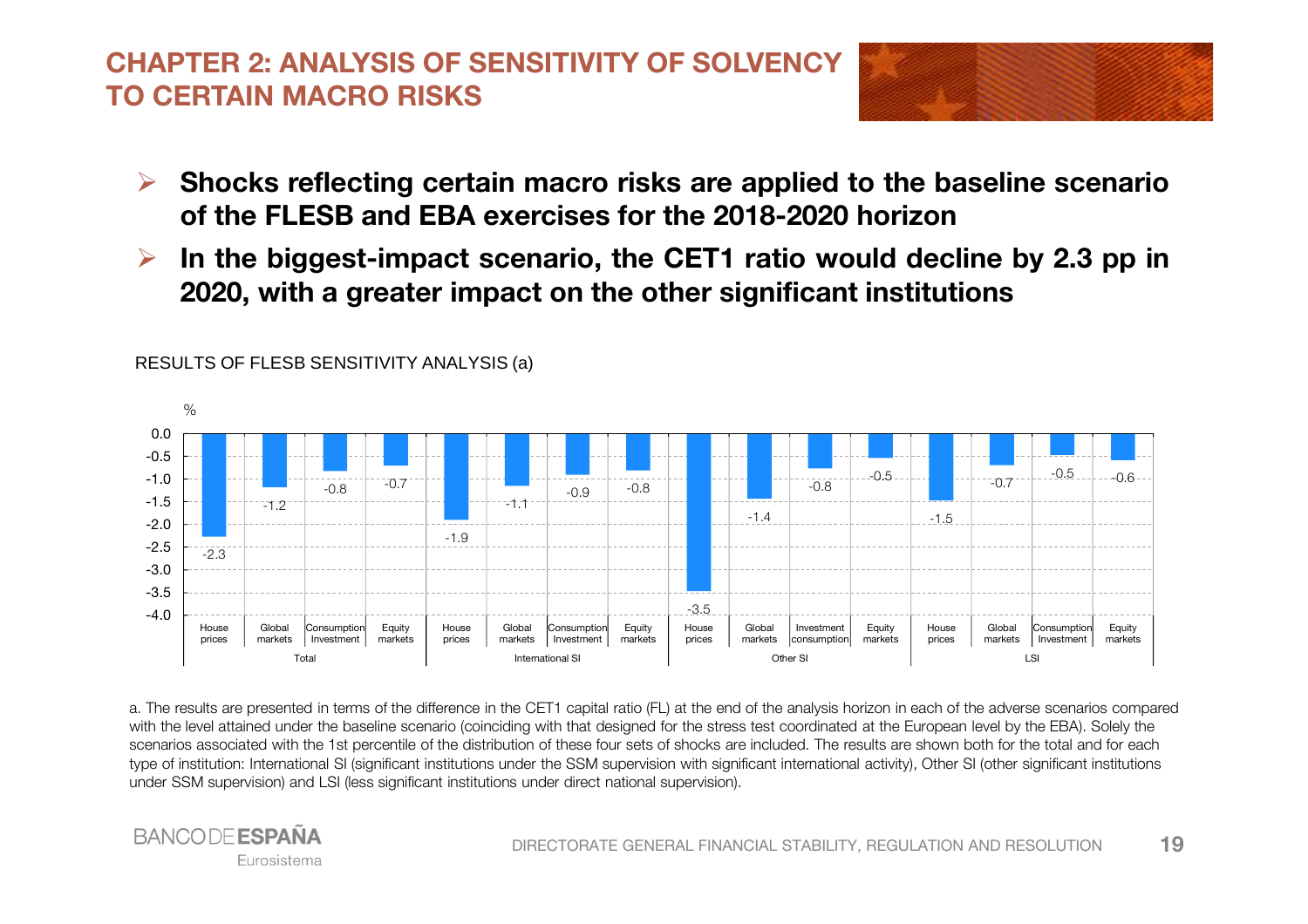#### **CHAPTER 2: OTHER FINANCIAL INTERMEDIARIES AND SYSTEMIC INTERCONNECTIONS**



- $\blacktriangleright$  **The Spanish financial system continues to be heavily banked, despite the reduction in bank assets in the post-crisis years**
	- Ē. The institutions that have most increased their volume in recent years arenon-monetary investment funds
- $\blacktriangleright$  **Interconnections in the financial sector help risk-absorption, but they can also act as contagion channels**
	- m. Banks' assets and liabilities with OFIs are the most significant interconnections in terms of volume; however, they account for <sup>a</sup> small percentage of bank assets

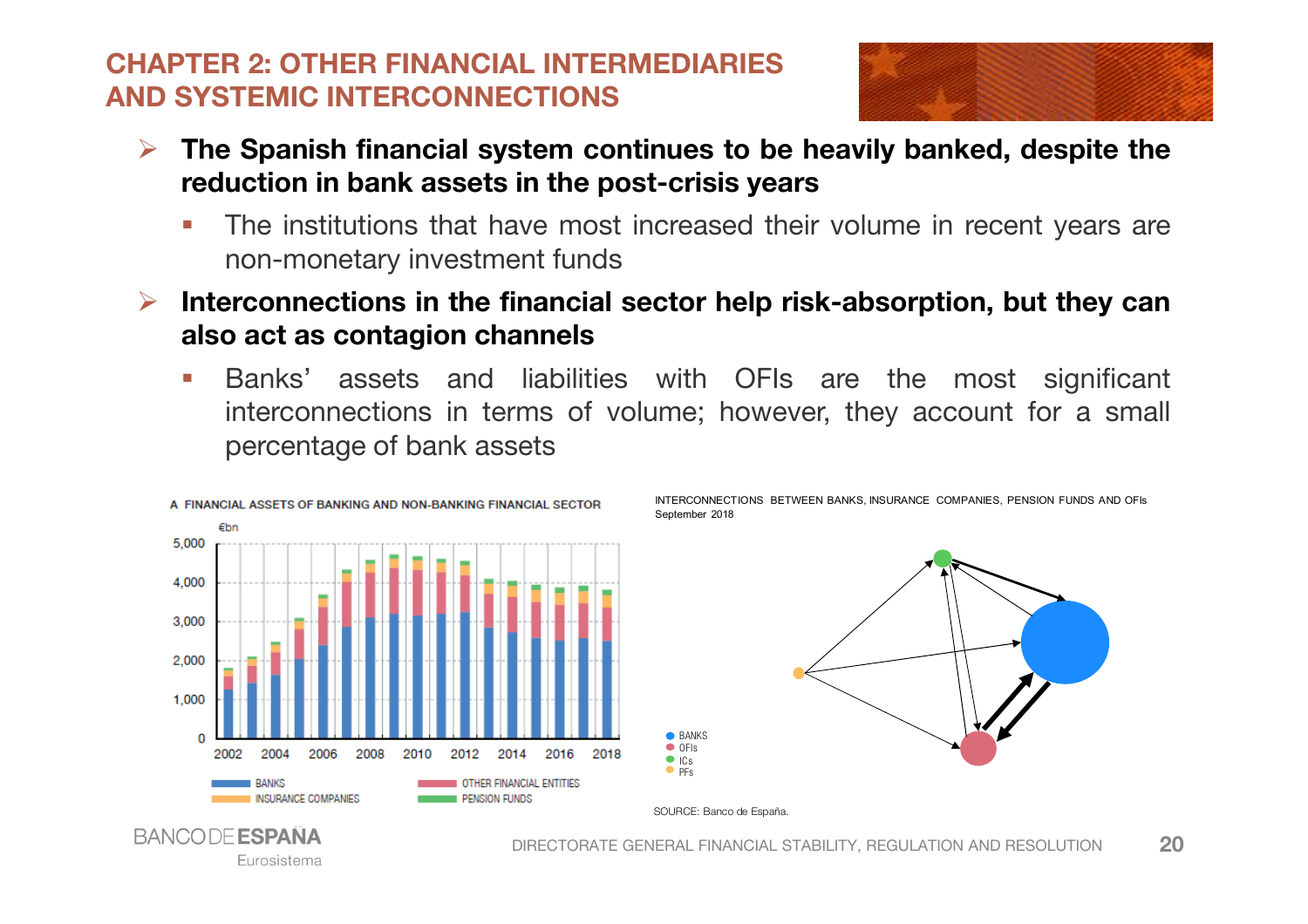## **CHAPTER 3: THE MACROPRUDENTIAL AUTHORITY(BOX 3.1)**

**BANCODE ESPAÑA** 

Eurosistema



- $\blacktriangleright$  **Royal Decree 102/2019 creating the Macroprudential Authority Financial Stability Board (AMCESFI) was approved on <sup>1</sup> March. AMCESFI is taskedwith identifying, preventing and mitigating systemic risk**
- **It can issue warnings and recommendations, and also opinions on proposed macroprudential measures previously notified by thesupervisory authorities**



 $\blacktriangleright$  **In parallel, Royal Decree-Law 22/2018 on macroprudential tools was validated, extending the macroprudential tools of the BdE, the CNMV andthe DGSyFP**

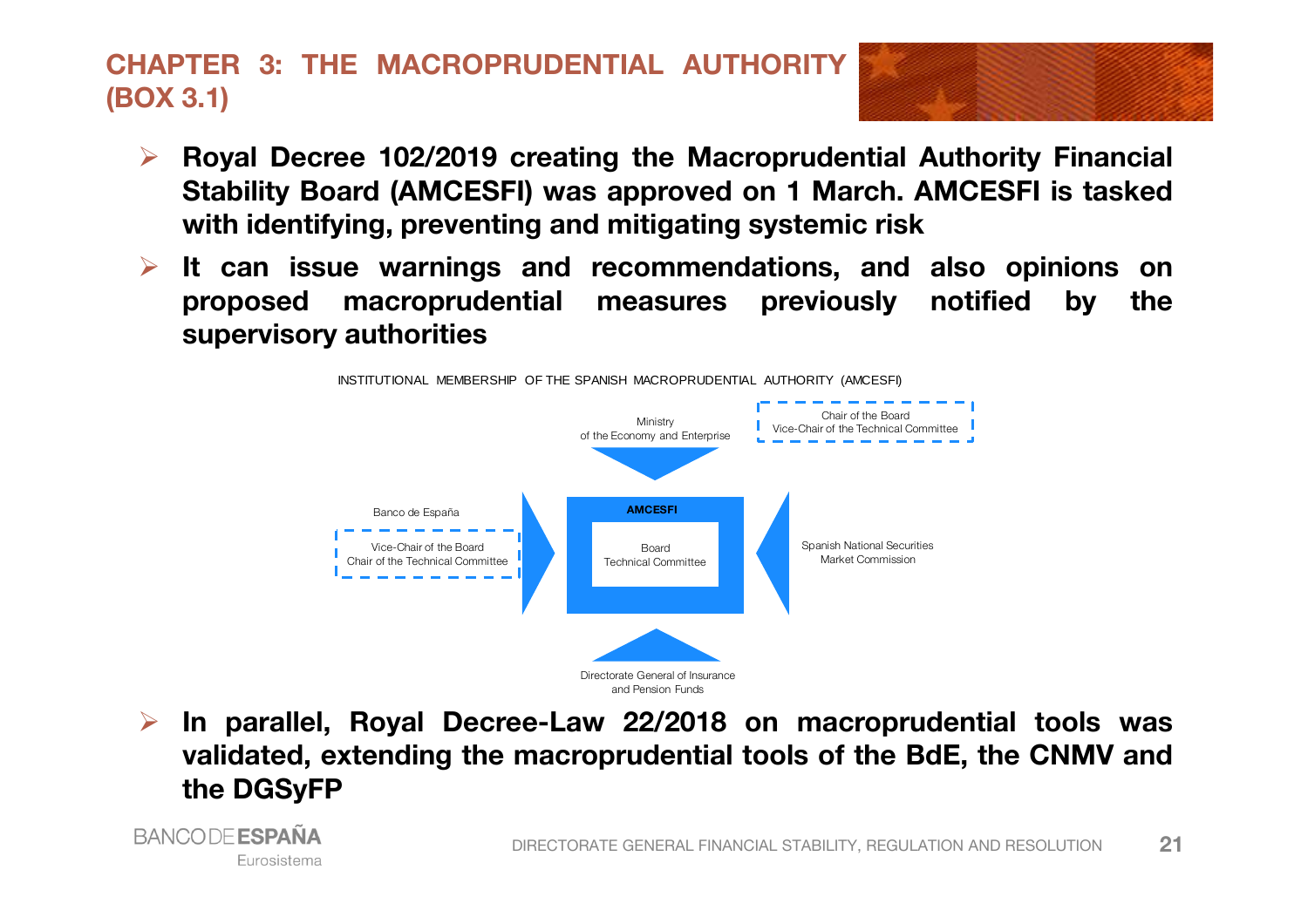#### **CHAPTER 3: ASSESSMENT OF SYSTEMIC RISKS**



- $\blacktriangleright$  **The map of indicators of systemic vulnerabilities groups together <sup>a</sup> high number of indicators that have historically been good predictors of systemic banking crises in Spain**
- $\blacktriangleright$  **Systemic vulnerabilities have held stable compared with the previous FSR**
	- $\mathbb{R}^2$  There has only been <sup>a</sup> rise in the segment of interest rate spreads andvolatility

| Sub-categories of potential vulnerabilities | 99 | $00\,$ | $01 \mid 02 \mid 03 \mid$ |  | 04 | $05$   06   07   08   09   10 |  |  | 11 | 12 | 13 | 14 | 15 | 16 | 17 | 18 |
|---------------------------------------------|----|--------|---------------------------|--|----|-------------------------------|--|--|----|----|----|----|----|----|----|----|
| 1 Credit and real estate sector             |    |        |                           |  |    |                               |  |  |    |    |    |    |    |    |    |    |
| 1.1 Credit growth and credit imbalances     |    |        |                           |  |    |                               |  |  |    |    |    |    |    |    |    |    |
| 1.2 Real estate sector                      |    |        |                           |  |    |                               |  |  |    |    |    |    |    |    |    |    |
| 1.3 Debt burden                             |    |        |                           |  |    |                               |  |  |    |    |    |    |    |    |    |    |
| 2. Liquidity                                |    |        |                           |  |    |                               |  |  |    |    |    |    |    |    |    |    |
| 3. Concentration                            |    |        |                           |  |    |                               |  |  |    |    |    |    |    |    |    |    |
| 4. Financial markets                        |    |        |                           |  |    |                               |  |  |    |    |    |    |    |    |    |    |
| 4.1 Extreme event risk                      |    |        |                           |  |    |                               |  |  |    |    |    |    |    |    |    |    |
| 4.2 Spreads and volatility                  |    |        |                           |  |    |                               |  |  |    |    |    |    |    |    |    |    |
| 5. Macroeconomic imbalances                 |    |        |                           |  |    |                               |  |  |    |    |    |    |    |    |    |    |
|                                             |    |        |                           |  |    |                               |  |  |    |    |    |    |    |    |    |    |
| 6. Current economic and financial situation |    |        |                           |  |    |                               |  |  |    |    |    |    |    |    |    |    |

HEAT MAP BY SUB-CATEGORY (a)

SOURCE: Banco de España.

a. The colour scheme identifies four levels of risk: i) green denotes a normal, risk-free situation, ii) yellow indicates low risk, iii) orange is medium risk and, iv) red is high risk. The shaded band denotes tha last crisis. Some indicators as at December 2018 are based on provisional information.

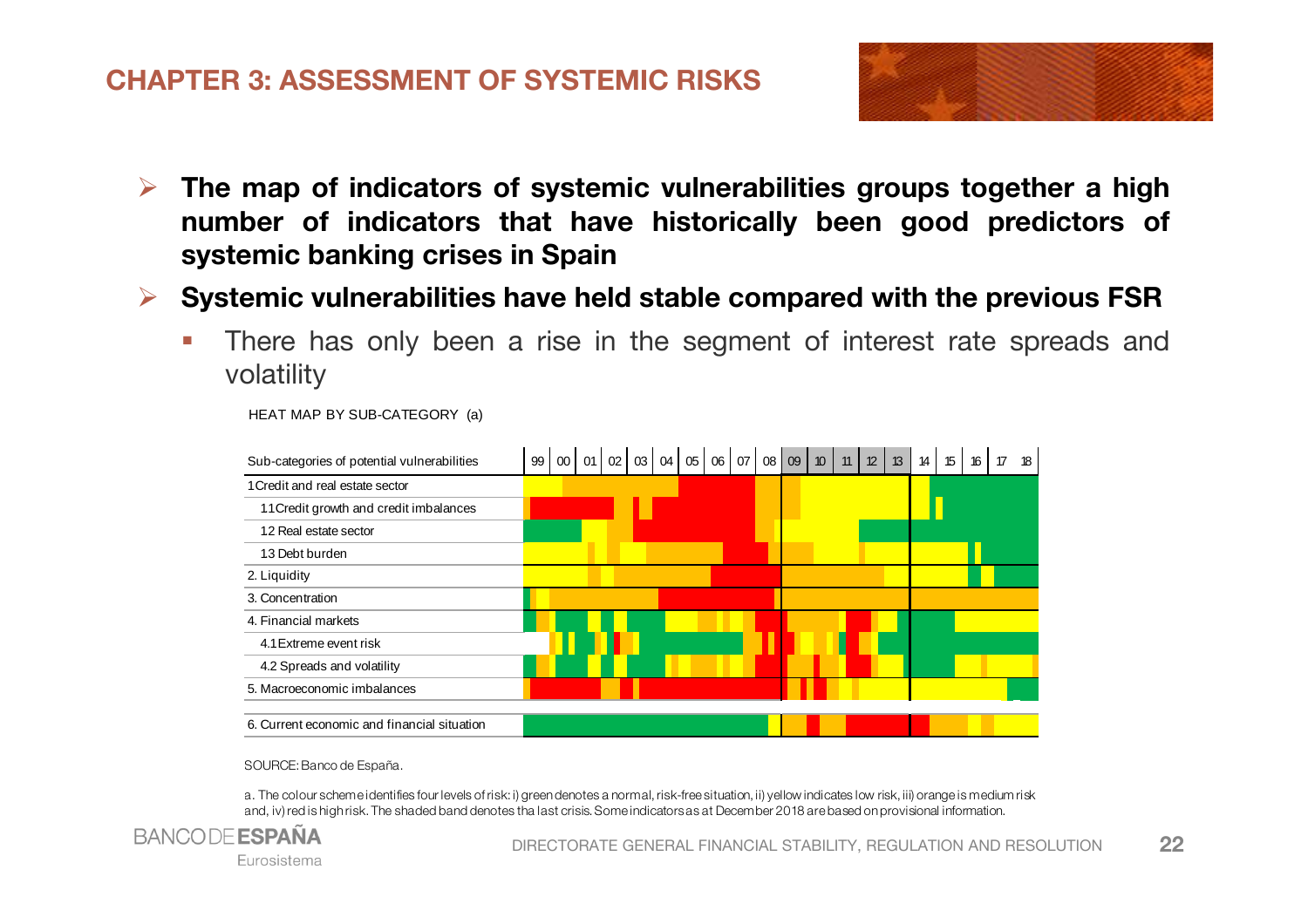## **CHAPTER 3: CALCULATION OF THE CREDIT-TO-GDPGAP (BOX 3.2)**



- The BdE is exploring adaptations of the Basel statistical filter that assume **<sup>a</sup> lesser duration of the credit cycle in keeping with Spain's past experience**
- $\blacktriangleright$ In particular, durations of the financial cycle around 15 years increase its **predictive power in respect of systemic banking crises**



a. The lines represent estimates of the gaps assuming a credit cycle of 15, 20 and 30 years, approximately corresponding to smoothing parameter values of25,000, 125,000 and 400,000. The latter was adopted by the Basel methodology. The dark grey shaded area represents the three systemic periods identified in Spain from 1970, namely two periods of systemic banking crises (1978 Q1 to 1985 Q3 and 2009 Q1 to 2013 Q4) and one idiosyncratic event (1993 Q3 to 1994 Q3). The light grey shaded area represents the periods between five and sixteen quarters prior to the occurrence of the systemic events,during which it is advisable to identify signs of cyclical risk in order to adopt measures sufficiently in advance.

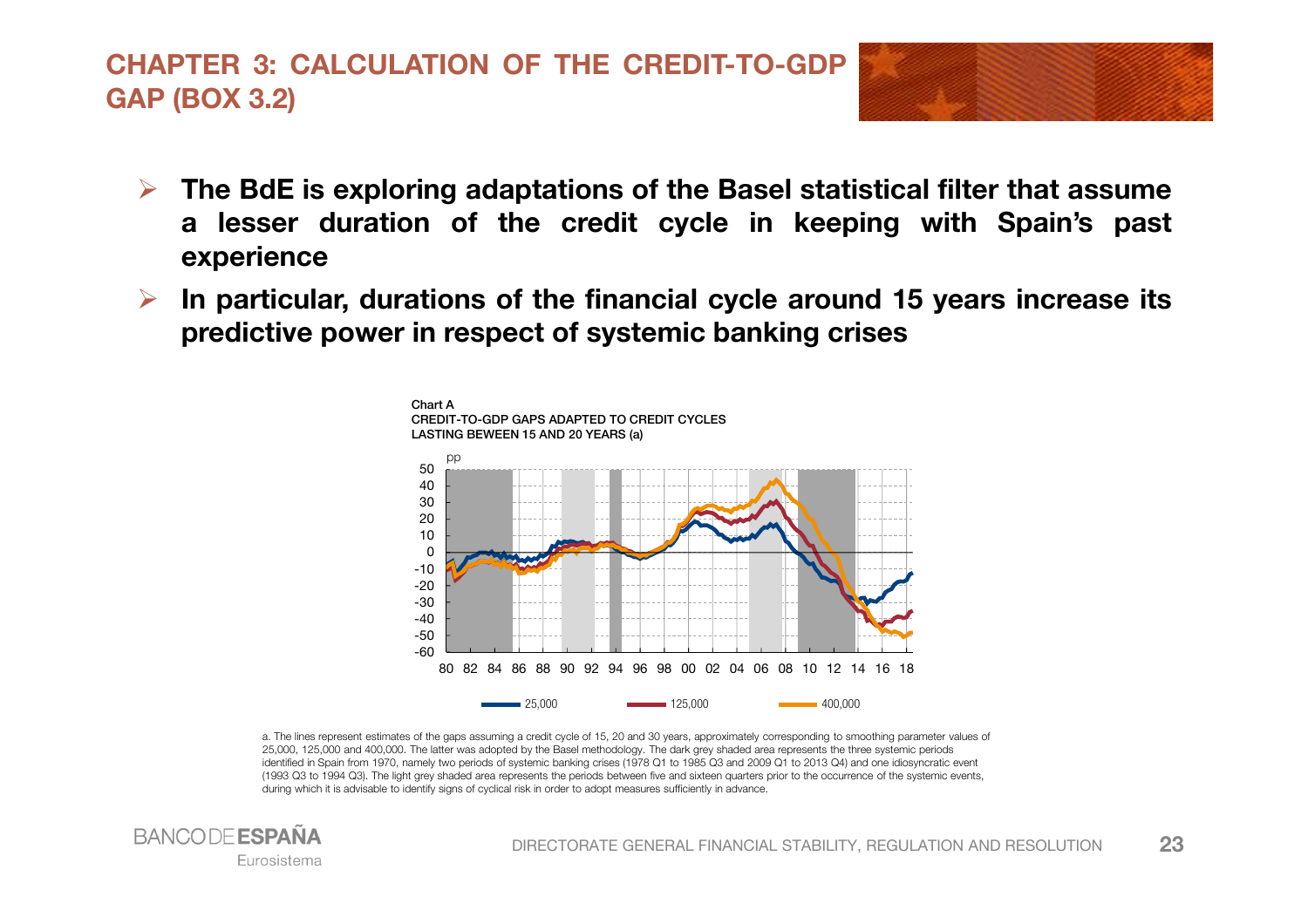#### **CHAPTER 3: OTHER CYCLICAL INDICATORS**



 $\blacktriangleright$  **Complementary quantitative indicators also point to maintaining the CCyB at 0%. But the recent performance of some indicators, mainly those relating to house prices, suggest <sup>a</sup> more expansionary phase of the** financial cycle



#### SOURCE: Banco de España.

- a The shaded area shows the last period of systemic banking crisis (2009 Q1-2013 Q4).
- b The shaded area represents the range between the minimum and maximum values of the set of five indicators of imbalances in the real estate sector.
- c The current account balance series is expressed as a percentage of GDP and seasonally adjusted.
- d The credit intensity indicator is calculated as the annual change in credit to the non-financial private sector divided by cumulative GDP of the last four quarters.
- e Ratio of debt service in the non-financial private sector calculated as specified in Drehmann M. and M. Juselius (2012) "Do debt service costs affect macroeconomic and financial stability?", BIS Quarterly Review, September.

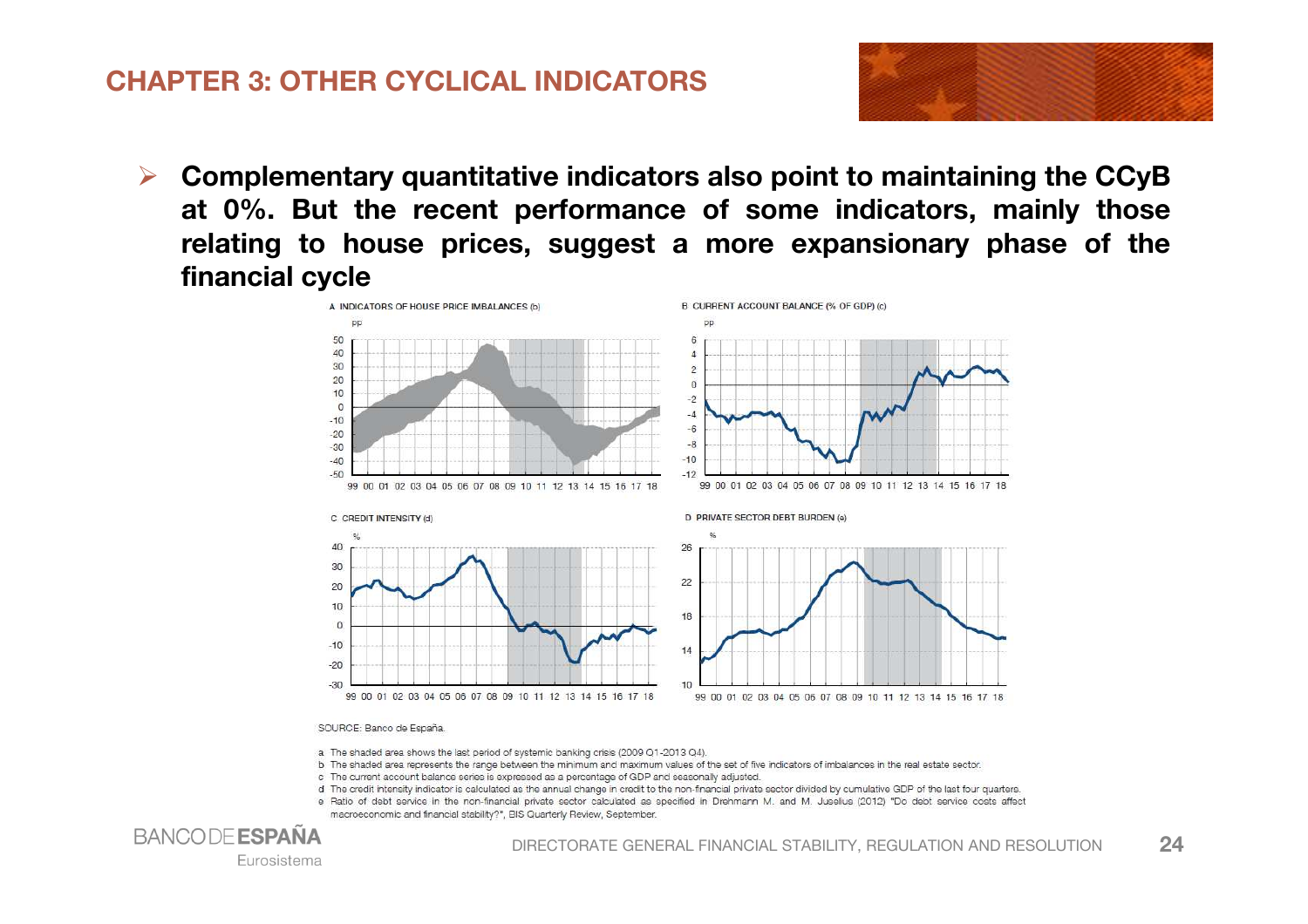#### **CHAPTER 3: THE CCyB. OTHER CONSIDERATIONS INACTIVATING THE CCyB**



- $\blacktriangleright$  **Other countries are activating the countercyclical capital buffer, despite their systemic risk indicators being at low levels**
	- П They consider that it is when economic conditions are favourable that thesebuffers should be constructed
- $\blacktriangleright$  **In Spain the output gap has begun to be positive this year**
	- $\mathcal{C}$ Before the crisis the financial cycle led the business cycle
	- × Following the crisis it is the business cycle that leads



OUTPUT GAP AND CREDIT-TO-GDP GAP (a)

SOURCE: Banco de España.

- a. The shaded area shows the last period of systemic banking crisis (2009 Q1-2013 Q4).
- b. The output gap is the percentage difference between the observed GDP and potential GDP. Values calculated at constant 2010 prices. See Cuadrado, P. y Moral-Benito, E (2016). Potential growth of the Spanish economy. Banco de España Occasional Paper 1603.
- c. The credit-to-GDP gap is calculated as the difference, in percentage points, between the observed ratio and the long-term trend calculated using a one sided Hodrick-Prescott filter with a smoothing parameter equal to 25,000. This value is more in line with the financial cycles historically observed in Spain (see Box 3.1).